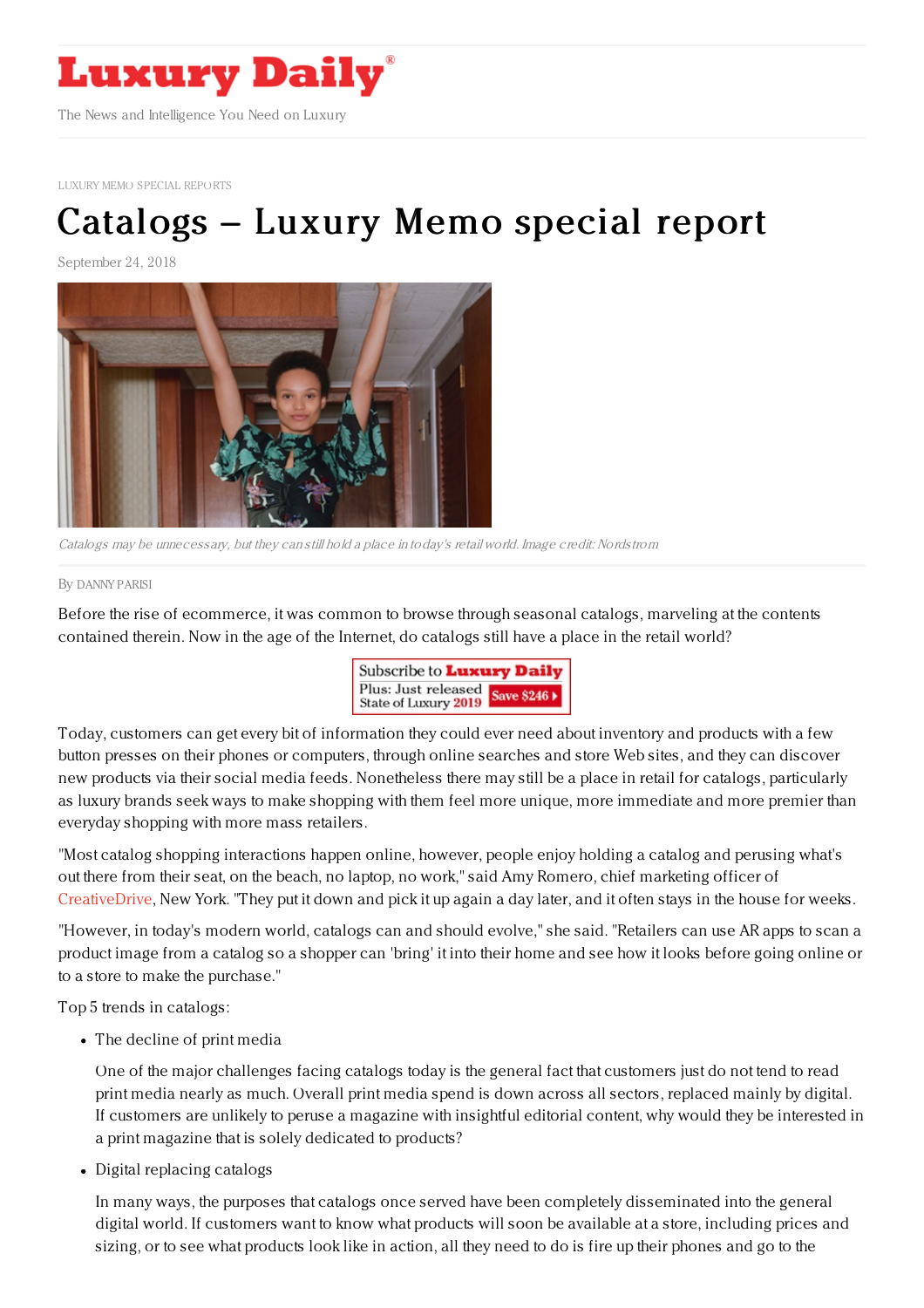brand's Web page or social media feed.

Magalogs

Some brands have taken to creating "magalogs," or print publications that combine the essences of a magazine and a catalog. In these hybrid publications, consumers can browse new products in high quality photography while also getting some quality content in the form of editorials, interviews and articles.

Catalog supplements

In an effort to make print catalogs more appealing, some brands have begun to position those books as supplements or companion pieces to digital campaigns. A combined effort allows the resources created for a catalog, such as photography, to do double duty, reaching even those who will not read the physical catalog.

• Influencers as the new catalogs

Digital influencers are one of the most engaging ways that brands can connect with consumers today. As customers increasingly spread their attention across channels and lose some of the brand loyalty that characterized shopping habits of previous years, influencers have become one of the ways that customers discover new products and see what they look like in action.

Do catalogs still matter?

The most pressing question when it comes to catalogs is: do they still matter?

In today's retail landscape, customers can find information about products and inventory in any number of ways through digital means.

For example, U.S. menswear label John Varvatos is bridging the gap between offline and online through a new platform as consumers look to mobile search for local products.

Radius8, Inc. is partnering with the menswear brand to bring its local products to its ecommerce platform. Shoppers will be able to browse the John Varvatos items that are available at a store near them.

In-store pickup is becoming an important aspect of retail, as brands look to tap digital to help provide useful services.



John Varvatos looks to omnichannel with latest partnership. Image credit: John Varvatos

The ease of being able to check if a product is available nearby and reserve it to retrieve later attracts a wide range of affluent shoppers (see [story](https://www.luxurydaily.com/john-varvatos-solidifies-omnichannel-presence-with-localized-inventory/)).

Other brands even let customers find the products they want through innovative means. French fashion house Louis Vuitton is enhancing its mobile shopping experience through an updated application.

Among the additions to Louis Vuitton's app is visual search, which enables consumers to snap a handbag or garment that catches their eye in a magazine or on a passerby to find it in the brand's catalog. Mobile has become an important channel for reaching luxury consumers, enabling brands to engage with their clients anywhere they are.

Louis Vuitton's enhanced mobile app offers access to the entire catalog of Louis Vuitton products with a personalized browsing experience.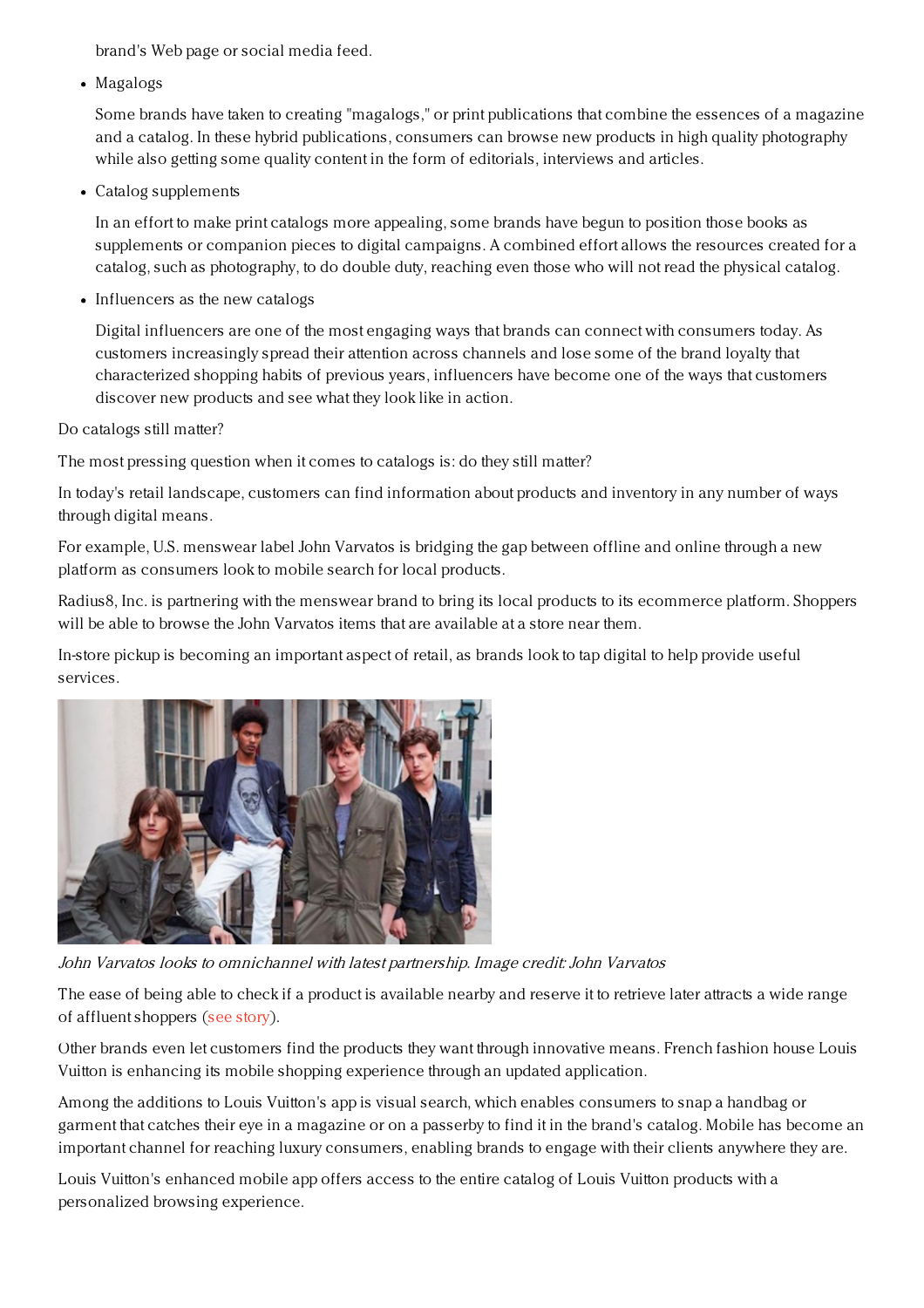

Louis Vuitton's Twist handbag. Image credit: Louis Vuitton

Consumers will be shown products that reflect their interests. For instance, the app will adjust whether the customer typically tends to buy handbags or jewelry (see [story](https://www.luxurydaily.com/louis-vuitton-adds-visual-search-to-mobile-app/)).

These efforts have taken the place of catalogs for many consumers, giving them more options to browse a brand's inventory and discover new items.

## Magalogs

With so many other options available to them, customers today desire more quality content out of catalogs if they are going to engage with them at all.

That is where the concept of a magalog comes into play. Magalogs are a combination of magazine and catalog, fusing the typical spreads of upcoming and available products with the editorial aspects of a magazine.

These magalogs have become popular among high-end department stores. For instance, U.S. department store chain Nordstrom recently ventured into the world of digital publishing with the release of the first issue of its new online magazine, called simply "n."

The digital publication is a combination of editorial and catalog aspects, bringing customers not just images and prices of new products, but also putting those goods in the context of outfits and seasons. Nordstrom joins the many upscale retailers who now publish their own digital magalogs.

Nordstrom is no stranger to creating new digital experiences. The store prided itself on its robust loyalty programs and social marketing strategies.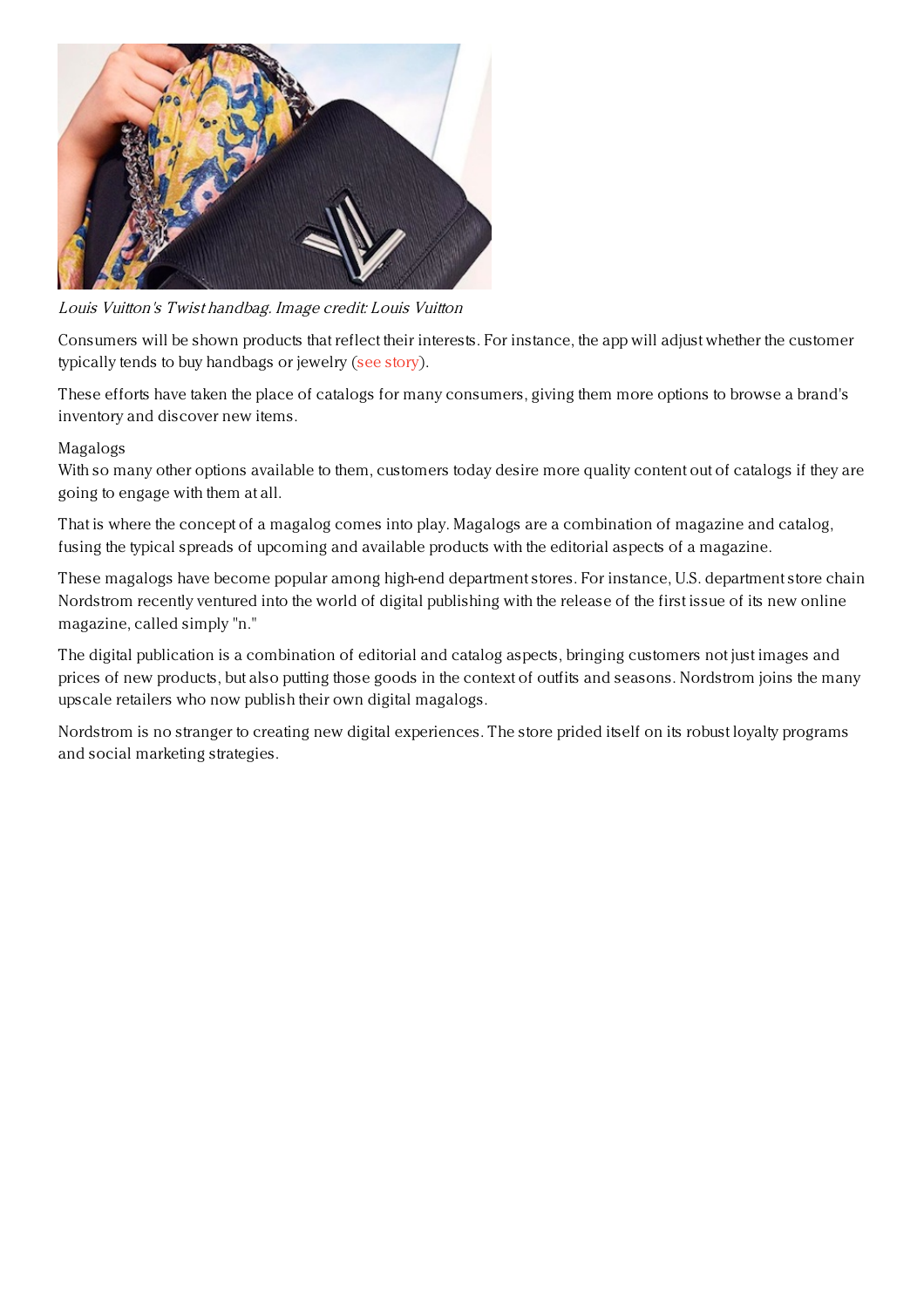

## N.'s Issue 01. Image credit: Nordstrom

Within the digital pages of n., Nordstrom has created a space where it can debut new products, highlight specific [collections](https://www.luxurydaily.com/nordstrom-enters-the-world-of-magalogs-with-inaugural-issue-of-n-magazine/) and brands as well as offer buying guides for different categories of product to its customers (see story).

Department store Bergdorf Goodman is transporting consumers to New Orleans, LA to debut its latest collections.

For the pre-fall edition of its branded magazine, the retailer partnered with the New Orleans Tourism Marketing Corporation to shoot a cover spread in the Southern city. Launched at the start of summer vacation season, the issue offered both fashion and travel inspiration.

Continuing the travel theme, Bergdorf Goodman asked stylish individuals where they are headed this summer for an editorial feature. With destinations as diverse as Martha's Vineyard and the Maldives, personalities including designer Gabriella Hearst and actress Samantha Barks offered a look at what they are packing for their trips.

Reflecting the New Orleans theme of the issue, the magazine features an interview with Sara Ruffin Costello, a designer and writer who relocated to New Orleans from New York six years ago (see [story](https://www.luxurydaily.com/bergdorf-goodman-decamps-for-big-easy-in-pre-fall-magalog/)).

Magalogs can also incorporate other digital elements such as social media campaigns in a way that standard print magalogs cannot.

Similarly, department store chain Saks Fifth Avenue gave consumers a new way to experience its fall 2015 magalog through an animated Instagram feature.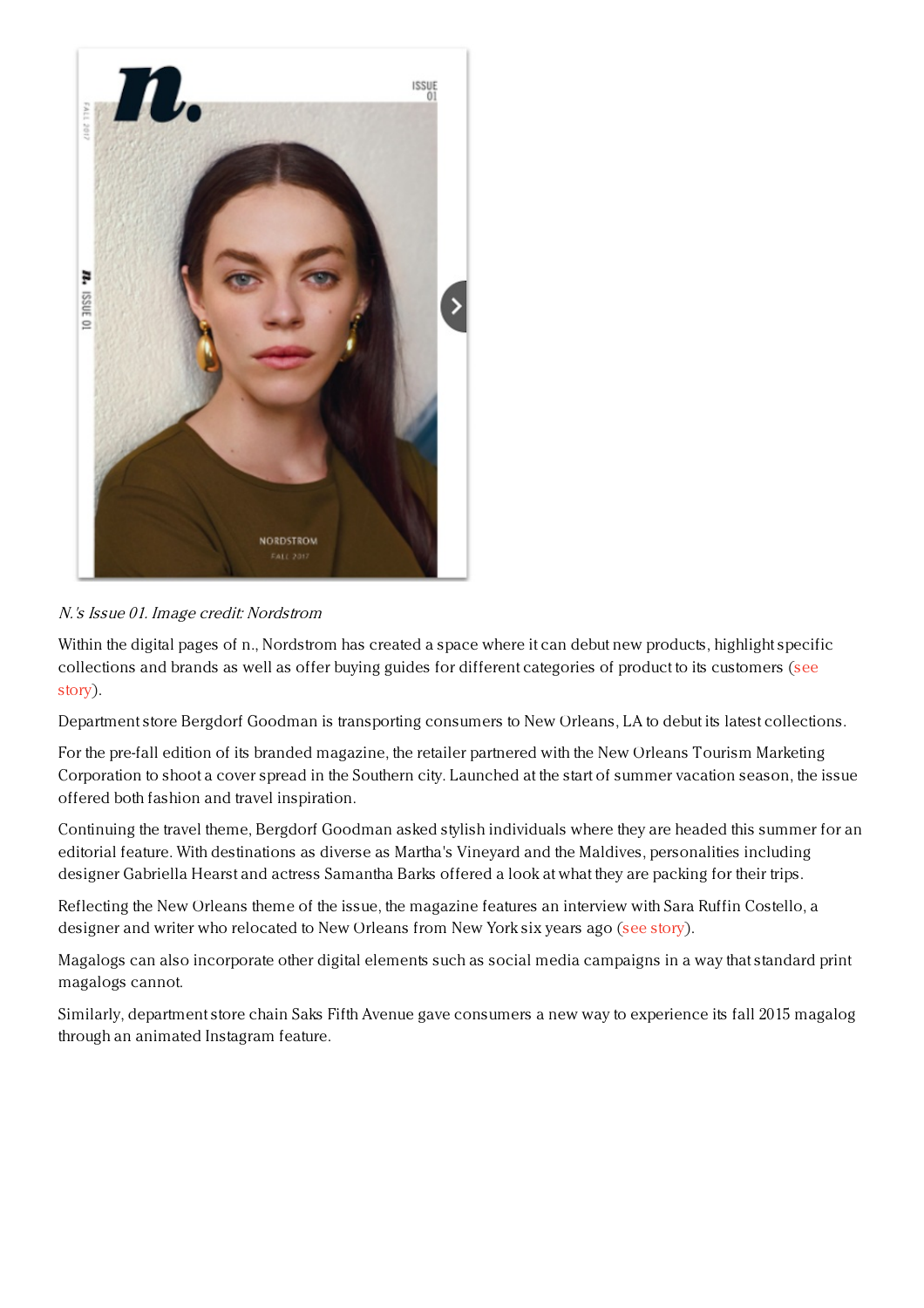

Instagram profiles of @Saks and @Saks\_Mens. Image credit: Saks Fifth Avenue

For the launch of what was its biggest publication to date, the retailer decided to roll out the red carpet, working with Hscusa.tv to create 3D models of the books, enabling consumers to flip through the entire magalog virtually. Retailers are increasingly adding digital and social touchpoints to their publications, allowing consumers to interact with content via the channel of their choice (see [story](https://www.luxurydaily.com/saks-brings-fall-magalog-to-life-through-instagram-stunt/)).

Use of magalogs extends outside of the department store retail world as well. Brands from across sectors have created their own attempts at magalogs to engage with existing and prospective customers.

British automaker Bentley Motors is revitalizing its print magazine with new leadership and an eye on making the publication more appealing to prospective and existing clients.

The quarterly Bentley magazine is published around the world as a way of fostering a global Bentley community. Now, Bentley has brought in new leadership to create a magazine that can also be enjoyed by those who have not yet bought a Bentley, but may have plans to do so in the future (see [story](https://www.luxurydaily.com/bentley-magazine-gets-new-leadership-and-new-creative-direction/)).

Digital replacing catalogs

Catalogs were once the starting point for the traditional path to purchase.

In their heyday, catalogs were eagerly awaited by customers to see what kinds of new products would be available at prestigious stores, allowing them to plan their shopping trips for the future in advance.

Now, however, the purchasing path looks very different.

It was once the common understanding in retail that shoppers follow a path to purchase, but that path today looks more like a web.

According to a new report on retail shopping habits from Blis, consumers now follow winding and circuitous paths to purchase, taking many detours and shopping through multiple channels at the same time. Despite consumers' increasingly complex and digital journeys to buying, Blis found that the store remains a key starting point for shoppers.

Today's shoppers are a fleeting bunch. Consumers routinely shop through many different channels at once, sampling different things and scouring for the best prices.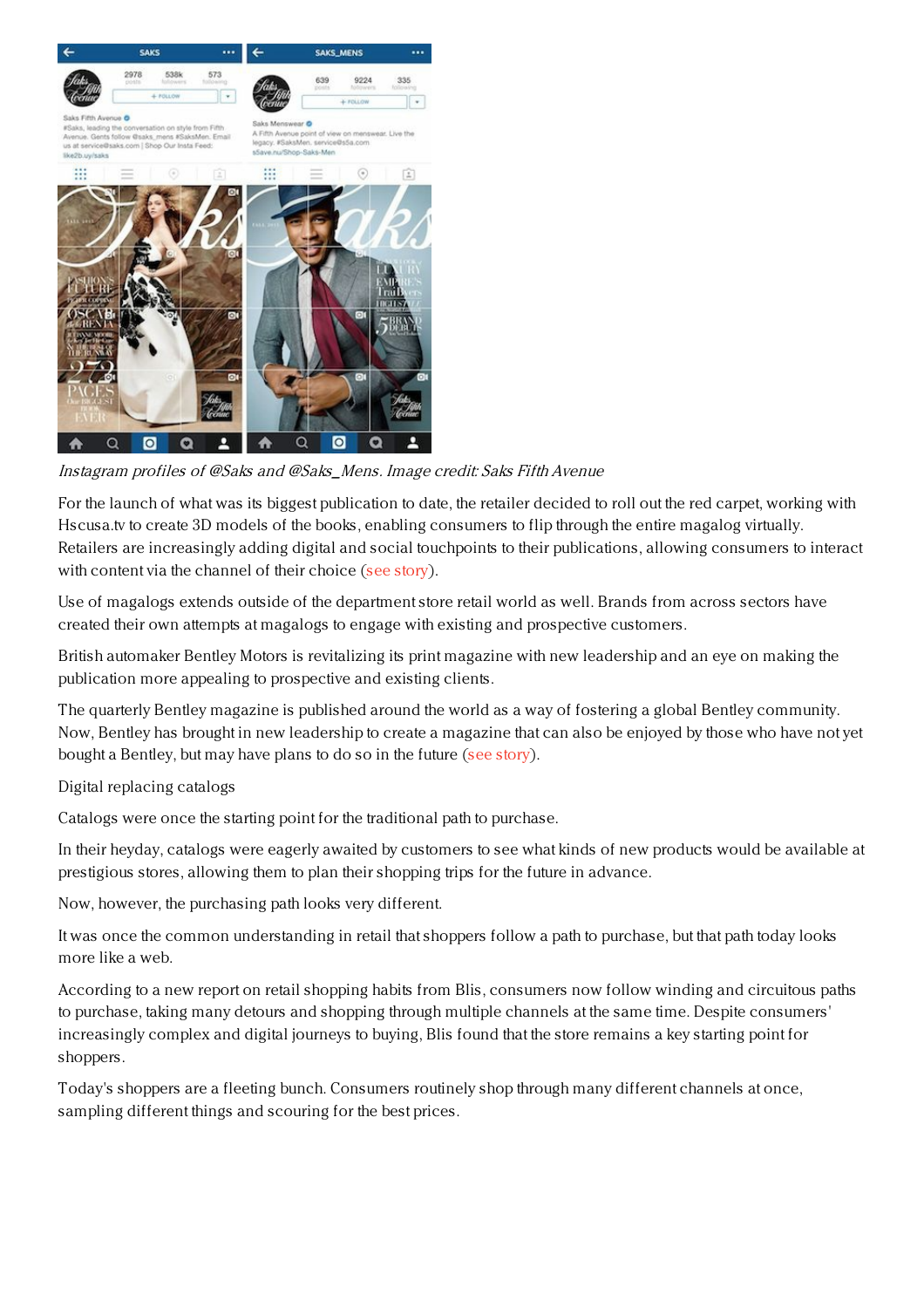

Product discovery. Image credit: Blis

Blis notes that modern consumers are more likely to hear about new products while browsing in-store than from the channels that were more traditional just a few years ago such as TV and word of mouth (see [story](https://www.luxurydaily.com/the-traditional-retail-path-to-purchase-has-been-completely-upended-report/)).

Social media can be used as a new entry point for customers to begin their path to purchase.

Pinterest is expanding its recently launched Shopping Ads, looking to help more brands sell their products through its platform.

The new ad unit will allows brands to systematically create inventories of their buyable products for customers to browse in an automated and scalable way. While Instagram may be the preferred social media platform for luxury, Pinterest is still a valuable tool for fashion, home dcor and other aspirational sectors (see [story](https://www.luxurydaily.com/pinterests-shoppable-ads-aim-to-link-discovery-and-ecommerce/))

With Shopping Ads, customers will be able to view extensive inventories of brands from an ad on Pinterest, rather than just buying individual products from a branded post as was the norm before. These ads serve many of the same purposes that traditional catalogs do while adding the extra value of being shoppable immediately.

Social media has also taken the place of catalogs in China.

By 2025, 7.6 million Chinese households will represent RMB 1 trillion, or \$151.7 billion at current exchange rate, in luxury goods sales. This astonishing figure is more than the combined luxury consumption from France, Italy, Japan, the United Kingdom and the United States.

In light of these figures, luxury brands need to understand the best way to reach these Chinese consumers.



China's consumers lean heavily on social media to discover new products. Image credit: Knight Frank

According to Chinese shopping recommendation and social network Dealmoon, this is often through word-ofmouth and social media. Chinese consumers rely heavily on social media and showing off products to their friends or asking for feedback and recommendations (see [story](https://www.luxurydaily.com/chinese-consumers-rely-heavily-on-digital-word-of-mouth-for-luxury-discovery/)).

Luxury brands have also taken to the Web to create methods of viewing and discovering new products that are far more interactive than traditional catalogs ever were.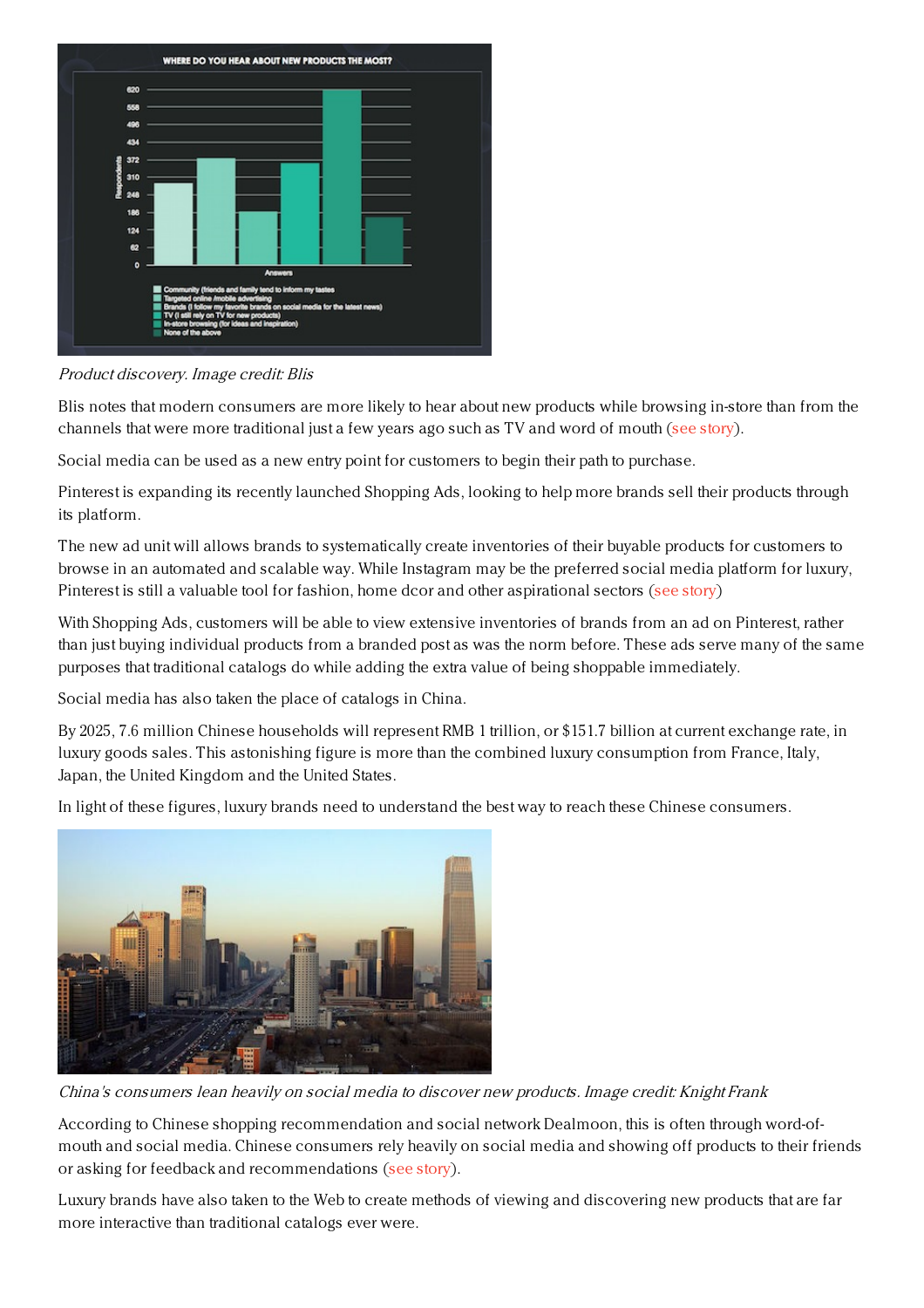For example, French home furnishings brand Ligne Roset is enhancing the browsing experience on its recently established ecommerce site through the addition of 3D product visualization.

Before making a furniture purchase, consumers engage with a retailer's store and online flagship an average of seven times. Knowing that consumers are turning to its Web site for research, Ligne Roset worked with tech firm Cylindo to launch 360-degree product views, enabling shoppers to get a better sense of merchandise before purchasing.

While supporting online transactions, shopping is not the key focus of the site. Consumers are invited to explore collections through content before they are given the option to shop.

The editorially inspired product pages features extensive information, such as the designer behind the piece, the specifications and price range and photos of the product within a room, similar to what one would find in a traditional catalog (see [story](https://www.luxurydaily.com/ligne-roset-aids-digital-furniture-discovery-through-visualizer/)).

Influencers as the new catalogs

If catalogs are meant to give customers an in-depth view of potential products, showing them being worn and displayed in highly desirable ways, then influencers can also be said to act as a replacement for catalogs.

Influencers on popular platforms such as Instagram work directly with brands to showcase their products. An influencer might post multiple images on Instagram showing a variety of accessories from a brand in different scenarios and styles.

For instance, French fashion house Christian Dior is leveraging the It-girl popularity of Bella Hadid through beautythemed social videos, a surefire way to glean the attention of millennials and Gen Z.

Ms. Hadid was appointed Dior Makeup's ambassador in May 2017 and counts nearly 10 million followers on her Instagram alone, ensuring any content created with the Dior is visible beyond its own social community. Since being named the face of Dior Makeup, Ms. Hadid has been featured in a number of tutorialized-yet-candid social films that feature the brand's cosmetics.



Bella Hadid in the Dior Makeup Series' The Call Time. Image credit: Dior

Each video shows off Ms. Hadid's personality and is shot in a relaxed manner that expresses the model's relatable qualities back to the consumer. The subject matter also concentrates on questions consumers may have regarding Dior Makeup, such as the best Rouge lipstick to wear on date night, making these videos not just a way to showcase the products but to also offer insight and advice on how to use them (see [story](https://www.luxurydaily.com/dior-serializes-bella-hadid-fronted-beauty-content-to-retain-youth-interest/)).

Seventy-eight percent of marketers working in fashion, luxury and beauty report leveraging influencer campaigns, marking a 13 percent increase in the past year.

According to a report from Launchmetrics, brands are also investing more heavily in this tactic, with 60 percent of marketers expecting their budgets for influencer efforts to grow in 2018. With millennial and Generation Z consumers driving much of luxury's growth today, influencer marketing has become a key component of marketers' outreach to these digitally-native individuals (see [story](https://www.luxurydaily.com/influencer-marketing-adoption-grows-as-brands-seek-gens-y-z/)).

By investing heavily in a type of marketing that gives customers a closer look at products in a way that is engaging and comprehensive, brands are signaling that influencers are taking over some of the duties left in the wake of the decline of catalogs.